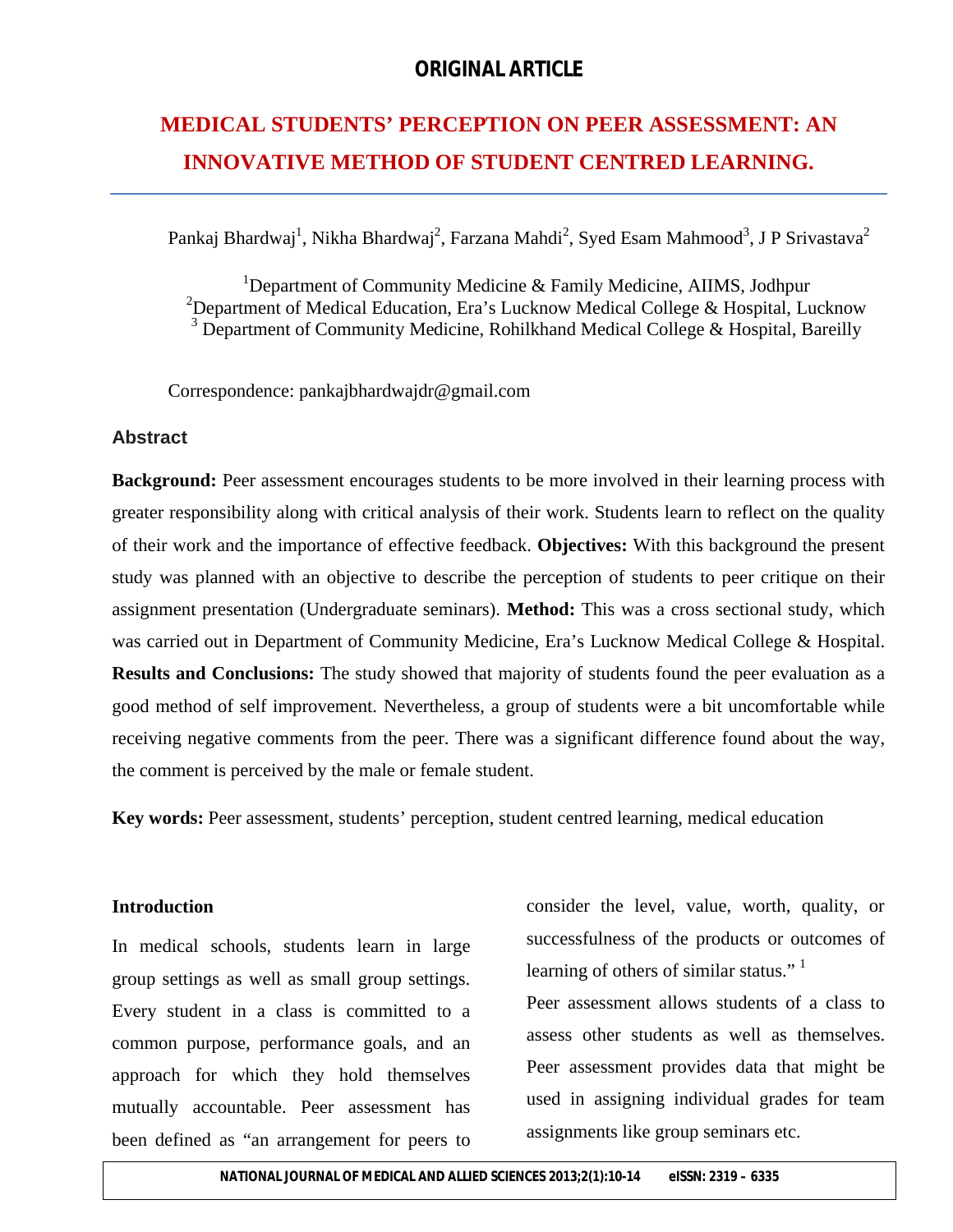Peer feedback is an important method of assessing students' competency. Peers may be less discriminating than faculty in their assessments of fellow students. This type of assessment is based on student centred learning. As the name itself suggests this type of learning is focused on the student's needs, abilities, interests, and learning styles with the teacher as a facilitator of learning. In "student centred learning" the most difficult as well as critical part is the assessment. Here students have to participate in process of assessment as well as have to demonstrate their learning. Various studies have shown that self and peer assessment assist students in developing some of the important professional skills such as reflection. A variety of positive effects of peer evaluation have been documented and it is found that peer evaluation can promote critical thinking in medical students. There is substantial evidence that peer assessment can result in improvements in the effectiveness and quality of learning. Peer assessment also provides an opportunity to medical students to actively participate, interact and observe peers. Peer assessment also has a potential to relieve faculties from the extra burden, in present scenario where more and more number of students are entering into the medical schools. In present situation, medical council of India is increasing the capacity of a medical school to admit students' from150 to 200, but the number

of faculties needed is not increased in that pace. Inspite of all these benefits, the use of peer assessment is very restricted and has not been accepted well worldwide by faculties in different medical schools.

Various studies had suggested that students lack confidence in this process and believe that assessment is exclusively the domain of faculties.<sup>2-6</sup>

#### **Aim & Objectives:**

The aim of this study was to describe the perception of students to peer critique on their assignment presentation (Undergraduate seminars)

#### **Material & Method:**

**Study type:** Cross sectional study

**Study period:** Six months

**Study Area:** Community Medicine department of Era's Lucknow Medical College & Hospital

**Study Sample:** Undergraduate students of 5<sup>th</sup> Semester.

#### **Methodology:**

The study was carried out in Department of Community Medicine, Era's Lucknow Medical College & Hospital. During their  $5<sup>th</sup>$  term, in academic year, undergraduate students are posted in Department of Community Medicine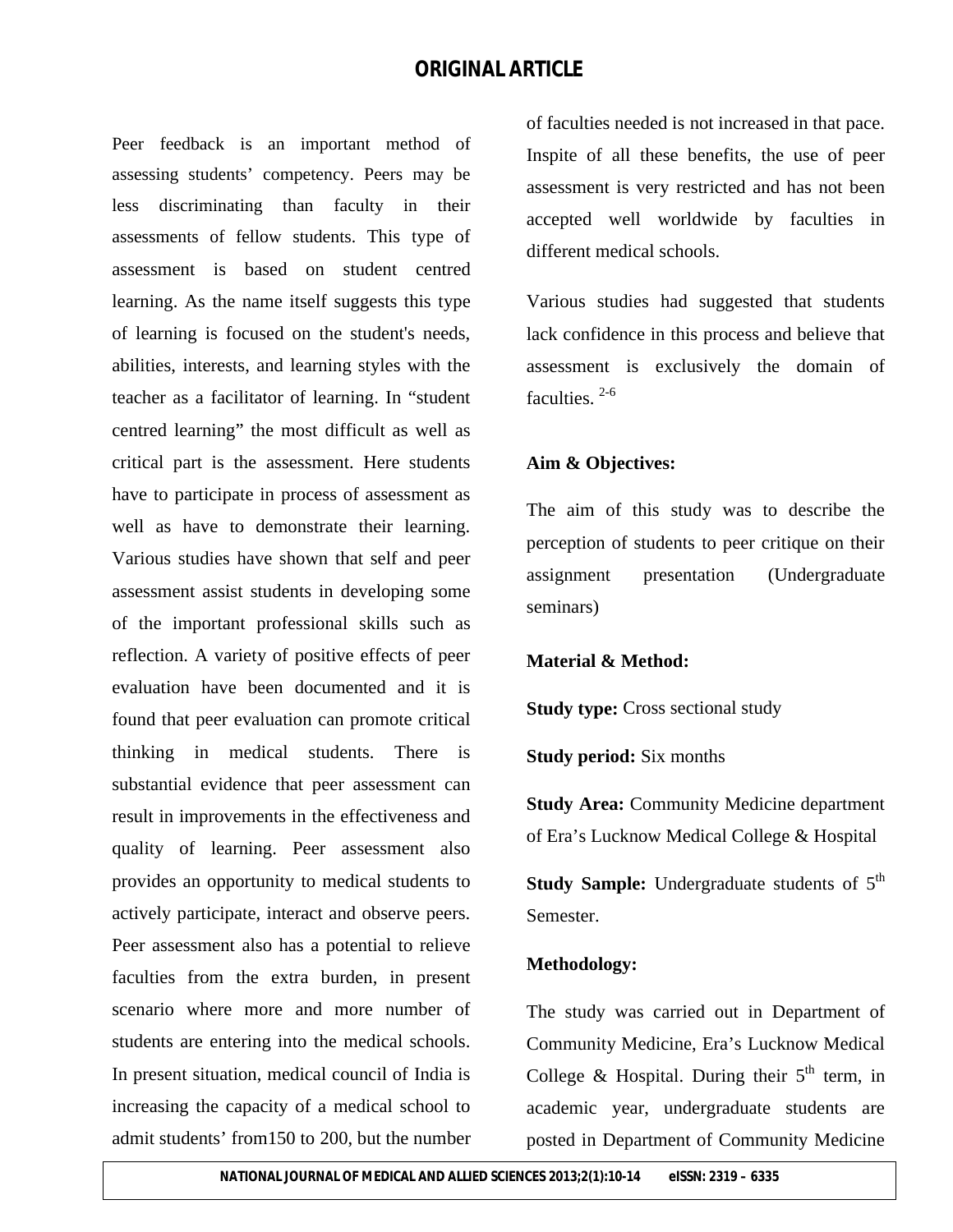for a period of six months. As per guidelines from Medical Council of India, they undergo teaching and training about the communicable and non communicable diseases by using different teaching methodologies, viz Didactic lectures, Clinical postings, demonstrations and Tutorials. During one spell in Tutorials and demonstration classes, a group of 25 students are posted at one time in the department. Total of 75 students were posted in the department, in a period of six months. For the purpose of study, after taking due clearance from the Institutional Ethical Committee, fifth Semester students were divided into five groups with five students per group. Each group was allotted topics of seminar during their Tutorial and Demonstration classes. They were sensitized regarding the way of presentations and other aspect of the topics. Regarding the perception of students for this approach, a pre validated and pre tested questionnaire was used. Their views regarding peer critique was collected and analysed, using the Epi Info software (version 6.04).

#### **Results and Discussion:**

Study results showed that students agreed well on the usefulness of peer assessment.

### **Means and standard deviations of responses of students on the 5- point Likert scale**

| This is a good practice to    | 4.21   |
|-------------------------------|--------|
| involve peer feedback         | (0.51) |
|                               |        |
| Comments of the peers         | 4.48   |
| regarding strength are        | (0.49) |
| encouraging                   |        |
| Comments of the peers         | 3.71   |
| regarding weakness are useful | (0.77) |
| for improvement               |        |
| I'm not comfortable while     | 3.12   |
| receiving feedback from peers | (0.33) |
|                               |        |
| I'm not comfortable while     | 3.99   |
| providing feedback to peers   | (0.52) |
|                               |        |
| Peer feedback is not a useful | 2.11   |
| method                        | (0.32) |
|                               |        |

 Ratings used a five-point Likert scale ranging from 1=strongly disagree to 5=strongly agree

Most of the students strongly believed that they felt highly encouraged when peers gave good comments on the strength of their presentations. The satisfaction level decreases when it comes to the negative feedback or when peers pointed about the weakness in the presentations. Similar results were seen in studies conducted by Gukas et al  $^7$  and Samar A Ahmed et al $<sup>8</sup>$ </sup>

When asked about the perception regarding how fair they consider these assessments to be, students were of the belief that they had low level of confidence in this issue. This may be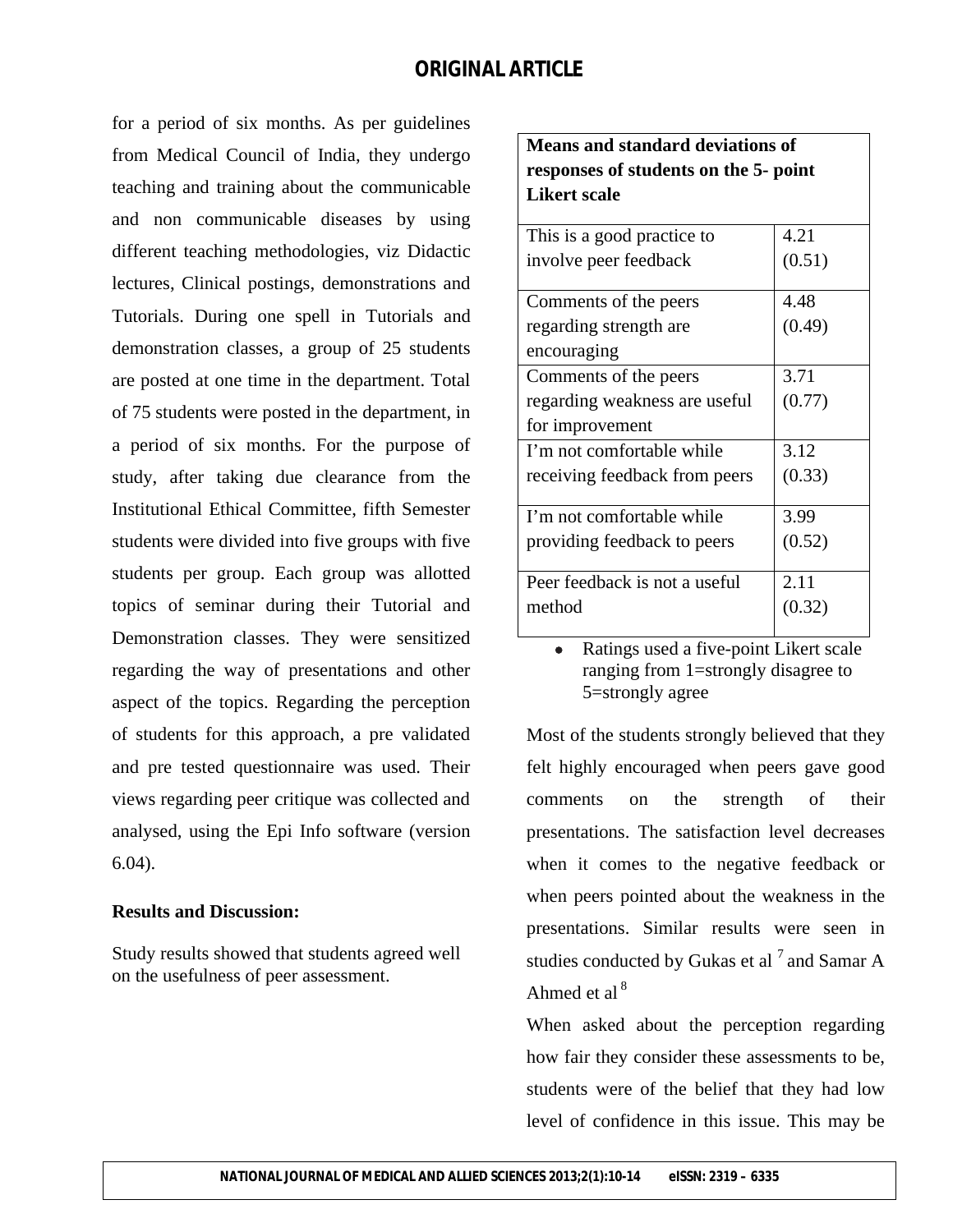due to the traditional perception of the status of the faculty as an unquestioned source of knowledge. This indicates a need for more training in effective peer assessment and explanation of its values and students' roles. Similar results were shown by Samar A Ahmed et al  $8$ 

Many studies have demonstrated positive feedback of students to peer evaluation as well as its capacity to promote critical thinking  $9$ . Peer evaluation is also believed to enhance learning and critical understanding of evaluation criteria and the knowledge gap  $10$ 

Regarding the problems which students faced during the peer assessment was that they felt that the process was not very objective. Their peers were not that competent to give effective feedback. Some of the personal factors also came into play while giving the peer assessment. Similar results were reported in study conducted by Samar A Ahmed et al<sup>8</sup> and White  $11$ 

Present study showed that there was a significant difference observed between the number of male and female students who are not comfortable with giving or receiving critique with a tendency of female percentages to be higher (41%) than male percentages (13%). Similar observations were seen in study conducted by Samar A Ahmed et al <sup>8</sup> and Vasyura  $12$  who concluded that there is a

discrepancy between male and female communicative capacity.

**Conclusion:** The study showed that majority of students found the peer evaluation as a good method of self improvement. Nevertheless, a group of students were a bit uncomfortable while receiving negative comments from the peer. There was a significant difference found about the way, the comment is perceived by the male or female student. Present study presents some new approaches and ideas to teachers who are thinking of adopting peer assessment as one of their teaching strategy.

**Acknowledgement:** Author would like to acknowledge Medical Education Department and the medical students for participation in the study.

**Competing Interest:** None declared

#### **Funding:** Nil

#### **References**

1. Topping KJ, Smith EF, Swanson I, Elliot A. Formative peer assessment of academic writing between postgraduate students. Assess Eval Higher Educ 2000; 25: 149–69.